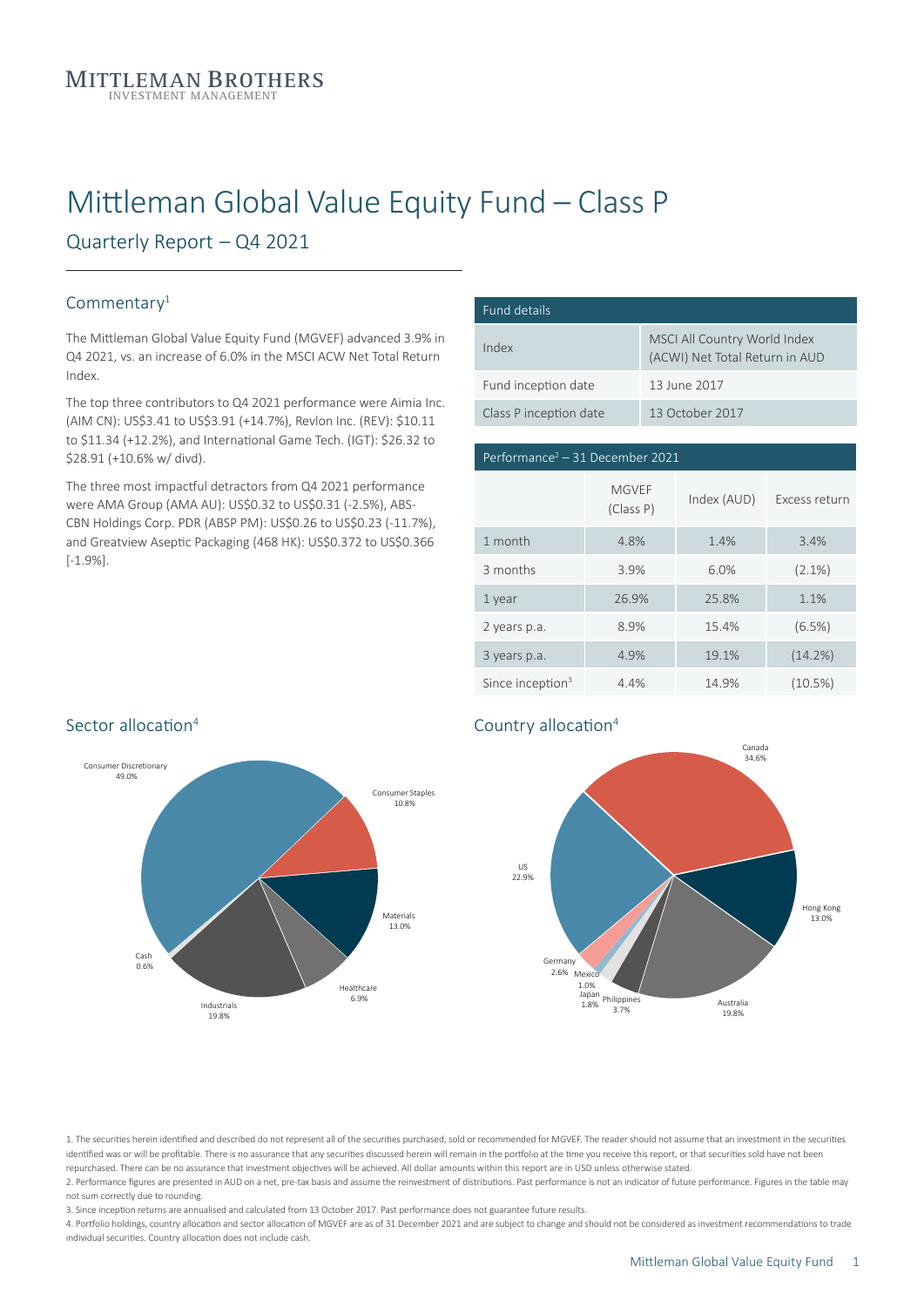| As at 31 December 2021             |             |        |
|------------------------------------|-------------|--------|
| Stock                              | Country     | Weight |
| Aimia                              | Canada      | 24.0%  |
| AMA Group                          | Australia   | 19.8%  |
| <b>Greatview Aseptic Packaging</b> | Hong Kong   | 13.0%  |
| Revlon                             | <b>US</b>   | 10.8%  |
| Cineplex                           | Canada      | 10.6%  |
| International Game Tech            | <b>US</b>   | 9.7%   |
| <b>ABS-CBN Holdings Corp</b>       | Philippines | 3.7%   |
| Bayer                              | Germany     | 2.6%   |
| Viatris                            | <b>US</b>   | 2.4%   |
| CMIC Holdings Co Ltd               | Japan       | 1.8%   |

#### Quarterly investment review<sup>7</sup>

The global value-oriented investment discipline to which MIM has adhered since its inception in 2003 seems to be creeping back into favour in fits and starts, and it is nice to feel a bit of a tailwind starting to kick in. Value investing seems to be regaining some fans as interest rates rise along with inflation, factors that have often been associated with value strategies outperforming. MIM expects that the return to outperformance for its style of global value investing, which began in November 2020 with its best month of performance ever (+42.9%, USD), is still in the early innings.

**Aimia** continues to make progress on its strategy to invest in public and private companies to yield superior returns for its shareholders. In Q4 2021, Aimia's share price was up 14.3% and for the year it was up 19.9% (all on a CAD basis). Since MIM's first purchases of Aimia's shares in late May 2017 much has changed, and those changes have yielded significant benefits to all of Aimia's shareholders. While MIM are insiders now and cannot comment much anymore on the stock, suffice it to say that it believes significant value remains to be realised at Aimia, from both the market valuation getting closer to fair value as confidence grows in its performance, and from the fair value rising in the businesses in which Aimia has invested as they grow in value over time. In October 2021, Aimia confirmed it was in discussions with Aeromexico regarding a potential PLM transaction which, if successfully consummated, would deliver substantial proceeds to the company. In December 2021, Aimia announced an additional investment of C\$31.6 million in TRADE X, a global B2B cross-border automotive trading platform. Trade X is growing at a remarkable rate as they expand their market reach via acquisitions and grow their trading platform to other countries. Aimia remains a very large position for MIM, however the concentration risk is mitigated by the diversity of assets inside of Aimia and its net cash balance sheet. For more about Aimia please see their website: <https://www.aimia.com/about-us/>

## Top 10 holdings<sup>5</sup> Top 10 holdings<sup>5</sup> Top 10 holdings<sup>6</sup>

| As at 31 December 2021  |              |             |  |
|-------------------------|--------------|-------------|--|
|                         | <b>MGVEF</b> | Index       |  |
| Weighted avg market cap | US\$2,717m   | US\$23,683m |  |
| Median market cap       | US\$495m     | US\$6,675m  |  |
| EV/EBITDA               | 6.9x         | 13.8x       |  |
| Price/FCF               | 11.0x        | 19.6x       |  |
| Free cash flow yield    | 9.1%         | 5.1%        |  |
| Number of securities    | 11           | 2,966       |  |

**Revlon**, while creeping up enough to make it the 2nd best performer last quarter, was still essentially wallowing around the \$10 level where it began the quarter, despite a brief run-up to \$17.65 in early November on seemingly speculative activity (the meme stock/Reddit mob have taken a liking to Revlon's illiquid shares and periodically toy with it). The company remains over-leveraged although it has been making progress on improving sales and margins and thus deleveraging.

MIM started buying Revlon at around \$10 in December 2010 and enjoyed a nice run over the first five years, a period during which the business performed well. MIM sold some shares at around \$40 in 2015 (only about 20% of MIM's position, thinking the stock was worth \$60+ then), but 2015 marked the last year in which it exhibited what MIM considers normal economics for this business (65% gross margin, 20% EBITDA margin, 3% maintenance cap-ex). So while it has been six years since that interim peak in business performance and stock price, and some hugely disappointing and abnormal results in the interim period, MIM thinks the quality of the business remains largely intact, with Q3 2021 results creeping back towards normal economics (58% gross margin, 17% EBITDA margin). ,A sale of part or all of the company also remains a good possibility. MIM sees Revlon as worth \$27, 2.4x its year-end price of \$11.34, at 14x EBITDA of \$350M for 2022.

There are a number of examples of high quality consumer brand businesses with multi-decade track records of endurance going through prolonged periods of underperformance before finding a way to rejuvenate themselves. Of course, not all once great consumer brands regain their former glory, such as Schaefer beer, but MIM thinks Revlon (and its other owned brands, Elizabeth Arden, Almay, and American Crew among others) has the proven multi-decade resilience from which a resurgence can spring. And while Revlon is multi-national (50% of sales from outside the U.S.), the core U.S. market for colour cosmetics is rebounding strongly from the unprecedented drop in 2020.

For the third consecutive quarter, **International Game Technology** was among the top three contributors to portfolio results. The company reinstated a cash dividend and announced its first ever share buyback program in Q4. While both initiatives are modest in

<sup>5.</sup> Portfolio holdings, country allocation and sector allocation of MGVEF are as of 31 December 2021 and are subject to change and should not be considered as investment recommendations to trade individual securities. Country allocation does not include cash. The securities herein identified and described do not represent all of the securities purchased, sold or recommended for MGVEF. The reader should not assume that an investment in the securities identified was or will be profitable. There is no assurance that any securities discussed herein will remain in the portfolio at the time you receive this report, or that securities sold have not been repurchased. There can be no assurance that investment objectives will be achieved.

<sup>6.</sup> Portfolio statistics are reported in USD and are as at 31 December 2021. The statistics are updated in the report as at the end of each quarter.

<sup>7.</sup> The securities herein identified and described do not represent all of the securities purchased, sold or recommended for MGVEF. The reader should not assume that an investment in the securities identified was or will be profitable. There is no assurance that any securities discussed herein will remain in the portfolio at the time you receive this report, or that securities sold have not been repurchased. There can be no assurance that investment objectives will be achieved. All dollar amounts within this report are in USD unless otherwise stated.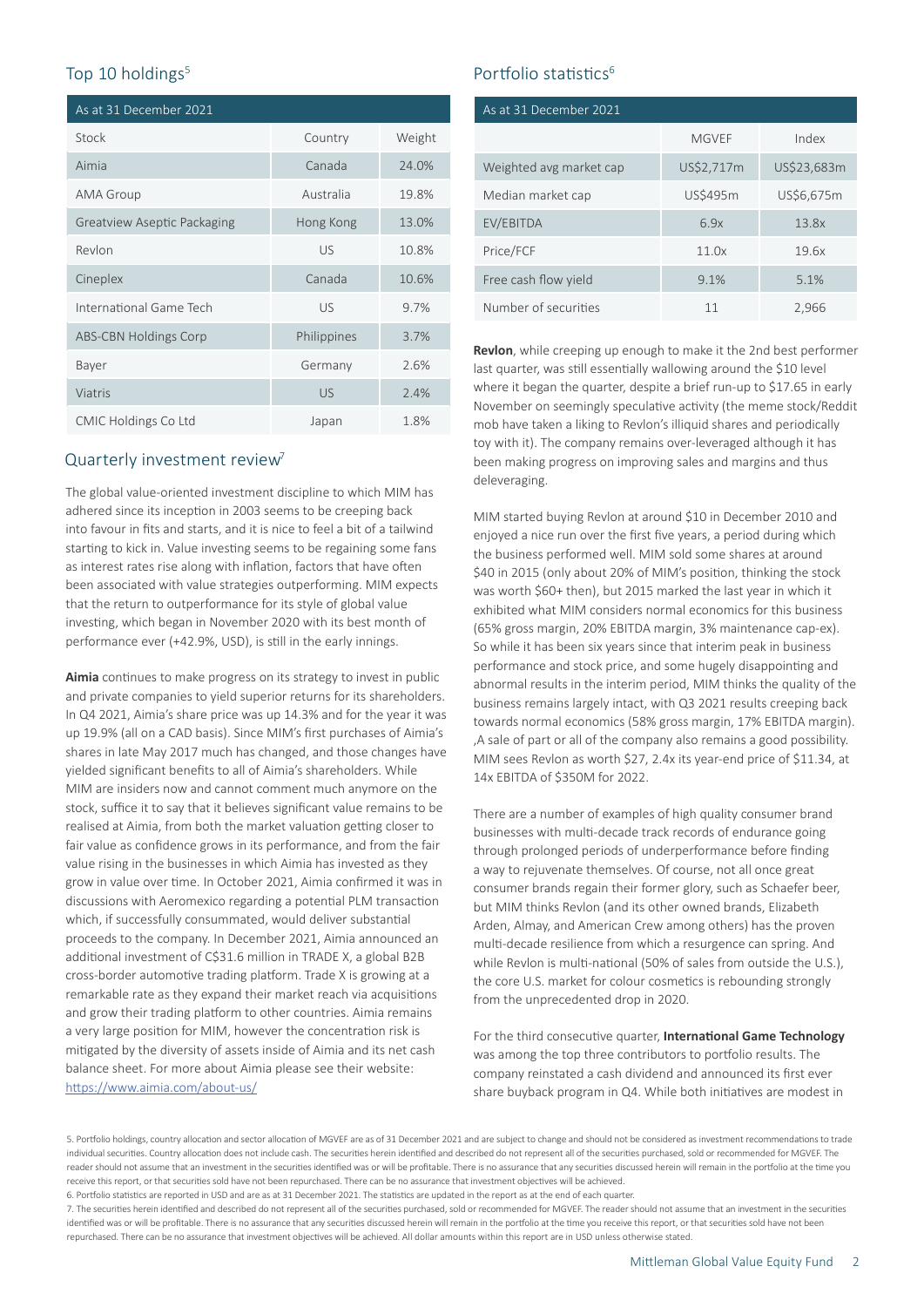amount they are a good start given how cheap the shares remain at 7.7x EBITDA and 11x FCF. IGT's lottery business proved its resilience through the pandemic and continues to see strong growth. The slot machine business has also stabilised and sports gambling provides a tailwind of a large secular growth story that is underappreciated with IGT. Their "PlaySports" technology is the backbone of 50 U.S. sports betting operations in 17 states, including the retail and mobile sportsbook for Resort World Las Vegas, and they are behind the scenes on many other high profile operators. MIM increased its estimate of IGT's fair value to \$39 during Q4 from \$38 per share in Q3 (previously \$29), which applies the same targeted EV/EBITDA multiple of 9x on estimate of 2022 EBITDA at \$1.6B, and market cap. to FCF multiple of 14x estimated \$550M in FCF for 2022, but with slightly lower net debt.

MIM believes its estimate is conservative as IGT's closest peer, Scientific Games' (SGMS) lottery business was recently sold to Brookfield Asset Management for 12x EBITDA (\$6B / \$500M EBITDA), and does not appear to be a better business than IGT's lottery business (which is 80% of IGT's overall EBITDA). [https://](https://www.gamingintelligence.com/finance/manda/146780-scientific-games-to-sell-lottery-business-to) [www.gamingintelligence.com/finance/manda/146780-scientific](https://www.gamingintelligence.com/finance/manda/146780-scientific-games-to-sell-lottery-business-to)[games-to-sell-lottery-business-to-brookfield-business-partners/.](https://www.gamingintelligence.com/finance/manda/146780-scientific-games-to-sell-lottery-business-to) Applying the same 12x multiple to IGT's lottery EBITDA would boost the value of IGT's stock to about \$55 per share, well above MIM's \$39 target and the \$29 year-end price.

As for the top three detractors from performance in Q4 2021, **AMA Group**, the largest auto collision repair company in Australia and New Zealand, led the pack but was down only slightly on the COVID variant Omicron weakness (less drivers on the road, less accidents) over the course of Q4. MIM discussed its thesis in the Q3 Investment Review so won't repeat here again, but believes it remains intact. Mobility trends show drivers getting back on the road, and should continue as business starts to return to normal. Type "Australia" into the Apple.com mobility website and you'll see driving is +30% over pre-COVID baseline, which would imply a much faster return to pre-COVID sales for AMA than MIM thinks is currently reflected in consensus estimates. [https://covid19.apple.](https://covid19.apple.com/mobility) [com/mobility](https://covid19.apple.com/mobility).

From AMA Group's year-end price of A\$0.43 (USD 0.31), MIM sees upside potential of 79% to its A\$0.77 estimate of fair value. A\$0.77 = 10x EBITDAaL (pre-AASB 16) (est. for CY2023) of A\$100M (10% margin on A\$1B sales) = A\$1B minus net debt of A\$100M (excluding converts) minus A\$20M minority interest = A\$880M equity / 1,142M shares (fully diluted for converts) = A\$0.77 per share Equity value = 17.6x FCF est. of A\$50M.

AMA Group's FY 2021 sales of A\$920M represents 13% to 15% market share of the industry's total revenues at their estimate of A\$6B to A\$7B annually. MIM estimates that AMA is 15 times the size (in sales) of its next closest competitor. For perspective, compared to AMA's roughly 14% market share, the top 3 operators in North America (Caliber, Boyd/Gerber/Service King) don't add up to that much in terms of aggregate percentage market share. AMA is a roll-up following the template of Boyd Group Services (BYD CN, C\$200), a Canadian firm which has been rolling up that industry in Canada and the U.S., generating a 35% CAGR total return for its shareholders over the past 10 years.

The 2nd biggest detractor from performance in Q4 was **ABS-CBN Holdings Corp. PDR.** MIM's original thesis for ABS CBN was wrong, that is, that a threatened but blatantly political cancellation of the most popular TV broadcaster in the country would prove

too unpopular politically to attempt. Unfortunately that is what happened on July 22 2020 when the company's broadcasting franchise was not renewed, wiping out about half of the company's business (the rest being broadband and content production). MIM's alternative view was that the populace would not tolerate being unable to see their favourite shows for very long and would seek to watch them on ABS-CBN's OTT or other offerings, and also that the broadband and content assets would cover on the downside. MIM's current estimate assumes a return to normal operations in 2023, and the stock price should anticipate that well in advance. The next presidential election in the Philippines is on May 9 2022 and Duterte cannot be re-elected. Despite having been wrong about the broadcast franchise renewal, MIM did note that "…even if it were to transpire [the cancellation of the broadcast license], ABS-CBN could run their programming on a competing broadcaster's channels, for a fee of course that would impair profits immensely, but such an outcome is already more than reflected in the share price." That is happening, so they are getting their programming out there with block-time deals on TV-5 and another channel. ABS-CBN is a dominant collection of media properties, with decades of track record. In such a fast-growing country, it should not be trading in the open market for less than 4x normalised EBITDA today, when similar companies in slower growing developed markets trade for around 7x to 10x EBITDA and more. Obviously, the great upside here is dependent on a return to normal. Once the political punishment abates, MIM believes the stock should more than triple from the year-end price of USD 0.23 (PHP 11.92). However even if ABS-CBN never gets back to its normal mode of operating, the broadband and content assets alone more than justify the current price, so MIM thinks it is a great risk/reward ratio.

The company owns a 57.4% interest in privately held cable TV firm, Sky Cable, which has a 47% market share of the Philippines pay-TV segment. They have discussed possibly bringing that public at some point, to fund the rapid expansion to its market-leading broadband business, but now it could serve as a liquidity lifeboat if the broadcast shutdown persists too long. They also have a Netflixlike OTT offering, which is garnering subscribers rapidly in a region where Netflix is doing very well but was not the first mover. ABS-CBN and its close competitor GMA7 dominate local content production, while Netflix provides the Hollywood content. ABS-CBN is controlled by the founding Lopez family, which holds a 55% stake via a familycontrolled holding company, Lopez Holdings (LPZ:PM). Harvard graduate Oscar Lopez founded the company in 1956.

The 3rd biggest detractor from performance was **Greatview Aseptic,** one of only two publicly traded pure-plays in the fast growing segment of the packaging industry, aseptic packaging, which is primarily used for milk and non-carbonated soft drinks like juices. The company's 2021 results were severely pressured by higher costs of raw materials and freight/shipping costs. Price increases in Greatview's raw material costs (commodities such as liquid paperboard, polyethylene and aluminum) should be largely passed through into customer pricing going forward and margins should remain in a normal range long-term even if prices remain high. The company has a debt free balance sheet, an 8.7% dividend yield, and MIM believes the stock represents an outstanding risk/ reward at an incredibly cheap valuation of less than 5x estimated 2022 EBITDA. On 20 January 2022 news reports that Greatview's largest shareholder, Jardine Matheson (JM:SP) with a 28.2% stake, was considering options. So the company might be in play for a takeover: https://fa.news/articles/jardine\_looking\_to\_sell\_28\_stake [in\\_greatview-103713/](https://fa.news/articles/jardine_looking_to_sell_28_stake_in_greatview-103713/).